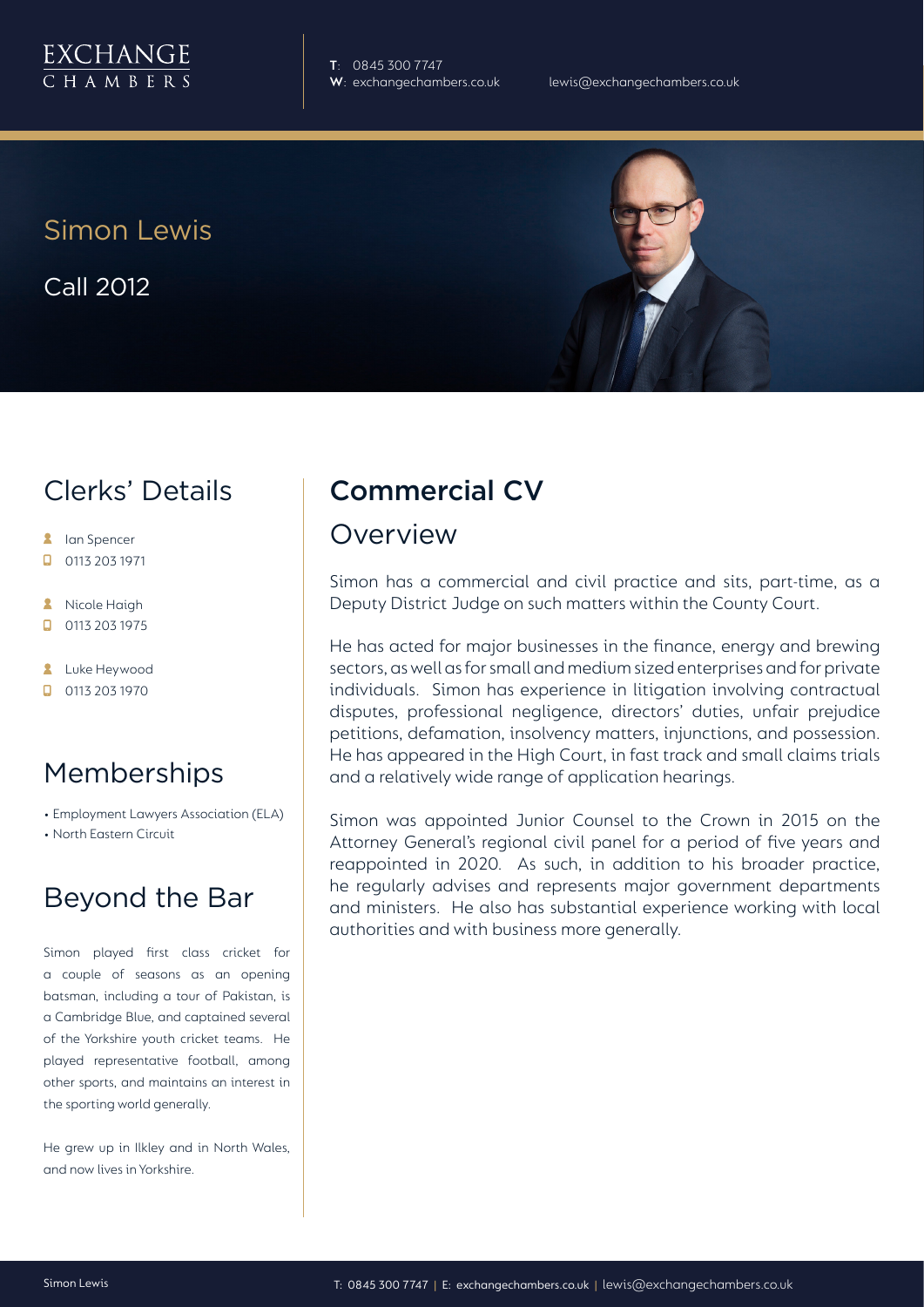

### Cases

#### RECENT COURT WORK

Acted in relation to a complex piece of litigation involving allegations of professional negligence

Acted for a defendant in a libel hearing in the Royal Courts of Justice

Advised in relation to restrictive covenant cases in the employment context

Acted in two day High Court trial for claimant company (in liquidation) – obtaining judgment for £1.4 million – in a claim for breach of (de facto and de jure) directors' duty.

Obtained High Court declaration of misfeasance and breach of directors' duties.

Presented unfair prejudice petition in the High Court.

Resisted High Court injunction application by major brewery Obtained security for costs order in the High Court.

Secured late adjournment of five day trial in the High Court Advanced and resisted strike out and summary judgment applications.

Obtained and prevented charging orders and orders for sale.

Acted for a claimant finance company in applications for interim delivery up orders Secured income payments order under the Insolvency Act.

Application for interim payment in the County Court.

Presented and resisted applications to set aside judgment in default Corporate and personal insolvency work.

Breach of contract trials.

Acted for numerous certificated bailiffs and enforcement agents.

#### RECENT DRAFTING AND ADVISORY WORK

Breach of contract Agency

Estoppel Conversion